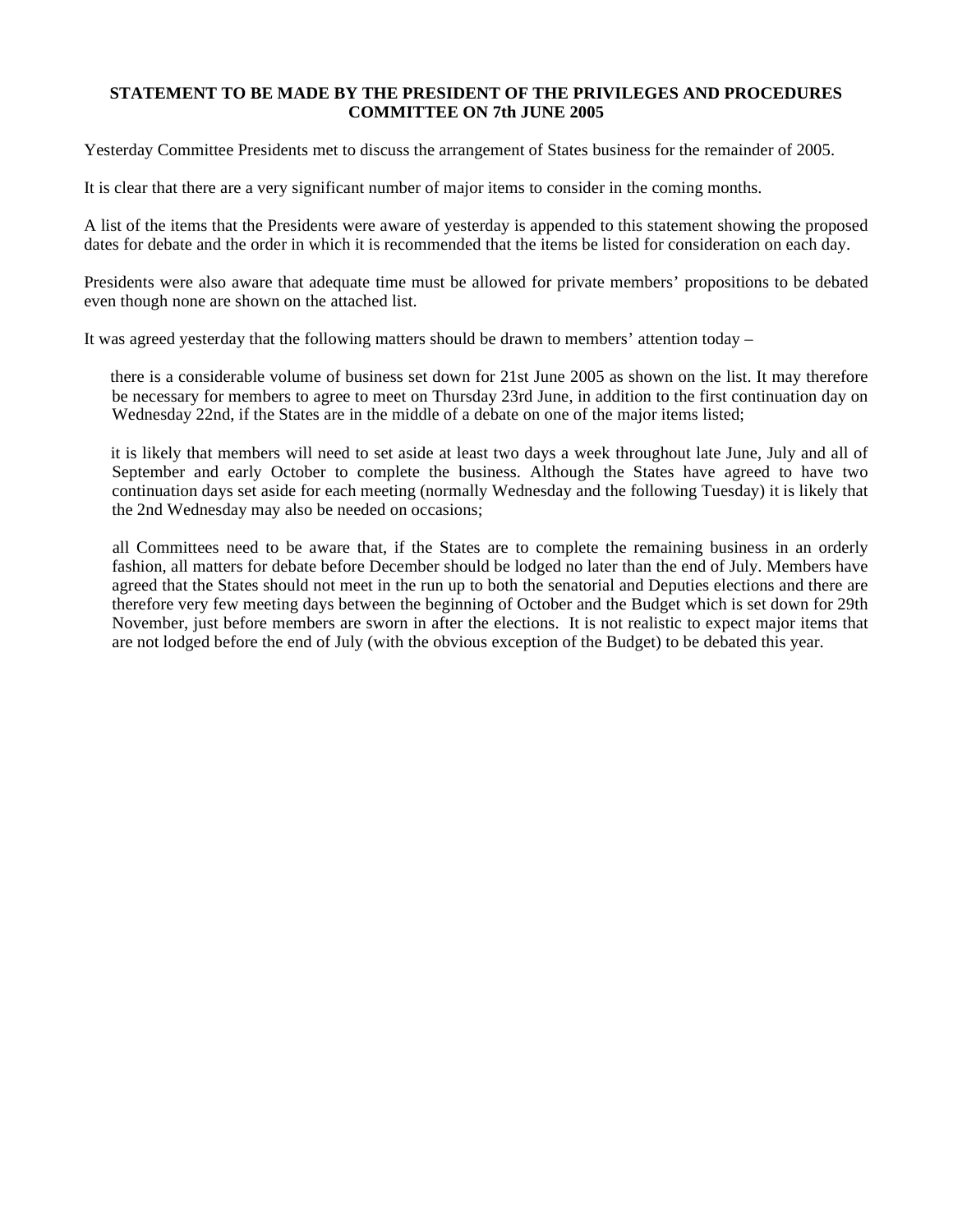## **STATES BUSINESS 2005**

## **Major items for debate for the remainder of 2005**

|                                                                      | <b>Committee</b> | Proposed date for debate      |
|----------------------------------------------------------------------|------------------|-------------------------------|
| <b>Income Support Scheme</b>                                         | <b>ESSC</b>      | $21st$ June                   |
| <b>Migration Policy</b>                                              | P&R              | $\overline{21st\text{ June}}$ |
| Island Plan 2002 amendments                                          | <b>EPSC</b>      | 21st June                     |
| <b>Freedom of Information</b>                                        | <b>PPC</b>       | $21st$ June                   |
| <b>Solid Waste Strategy</b>                                          | <b>EPSC</b>      | 5th July                      |
| <b>Employment of States of Jersey</b><br><b>Employees Law</b>        | P&R              | 5th July                      |
| $MogR - future structure of EPSC$<br>functions                       | P&R              | 5th July                      |
| Future structure of planning process<br>under ministerial government | <b>EPSC</b>      | 5th July                      |
| Public Finances Law – amendments                                     | F&E              | 5th July                      |
| Child abduction matters $(x3)$                                       | Legislation      | 5th July                      |
| <b>Rural Economy Strategy</b>                                        | <b>EDC</b>       | 19th July                     |
| <b>Companies and Bankruptcy Law</b><br>amendments                    | EDC              | 19th July                     |
| <b>Water Resources Law</b>                                           | <b>EPSC</b>      | 19th July                     |
| <b>Sunday Trading relaxation</b>                                     | Legislation      | $19th$ July                   |

## **Second Session**

| States Business Plan ('Resource Plan') | P&R        | 13th September |
|----------------------------------------|------------|----------------|
| <b>Cultural Strategy</b>               | <b>ESC</b> | 13th September |
| <b>Standing Orders</b>                 | <b>PPC</b> | 13th September |